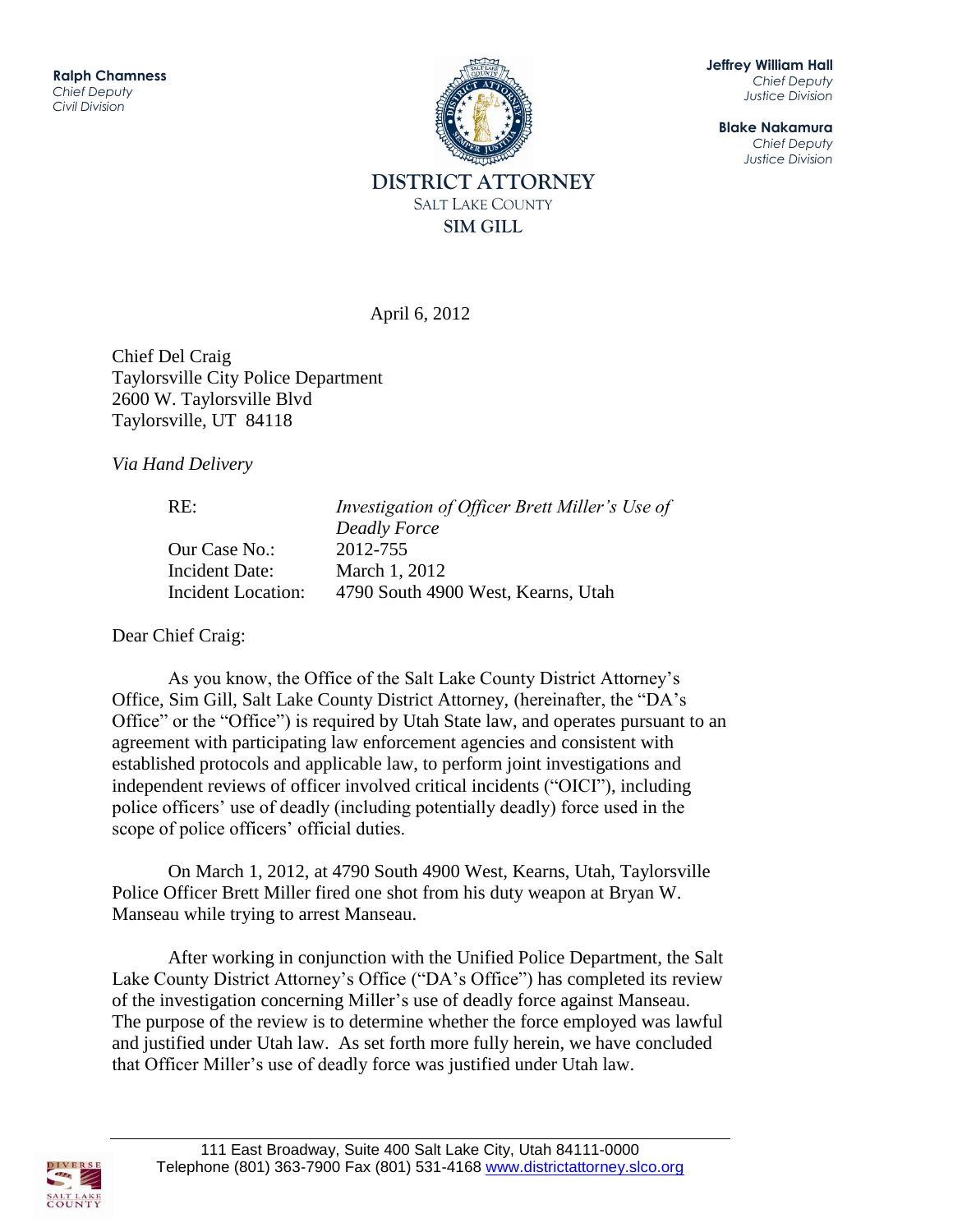# **MATERIALS RELIED UPON**

As mentioned, this letter reports the nature of and conclusions reached in the joint investigation and independent review. The joint investigation of the Incident developed facts ascertained through a variety of sources, many of which are set forth below:

- **Report of Sgt. Travis Peterson, DA's Office Investigator**, dated March 19, 2012, in which Sgt. Peterson describes his investigative efforts and facts developed there from;
- **Unified Police Department Reports** for case nos. 2012-25674; 2011- 18081;
- **Cottonwood Heights Police Department Report** for case no. 12X001294;
- **Transcript of Interview of Officer Miller** conducted March 6, 2012 by Unified Police Department Det. Christine Petty-Brown and Sgt. Peterson in which Officer Miller describes the events of March 1, 2012 as discussed more fully herein;
- **Transcript of Interview of Bryan Manseau** on March 1, 2012 by Unified Police Department Detectives Ben Pender and Tyler Richman in which Manseau describes some of the events of March 1, 2012 as discussed more fully herein;
- **Transcript of Interview of Caroline Kichiro** on March 1, 2012 by Det. Pender and Sgt. Craig Watson, DA's Office Investigator in which Ms. Kichiro describes her observations of Manseau as discussed more fully herein;
- **Diagrams of the OICI** scene as prepared by protocol investigators and UPD investigators as discussed more fully herein.

The opinions and conclusions set forth in this letter are based upon facts obtained from the joint investigation as set forth in sources set forth above, among others. Should additional or different materials or facts subsequently come to light, the opinions and conclusions contained herein may be materially different.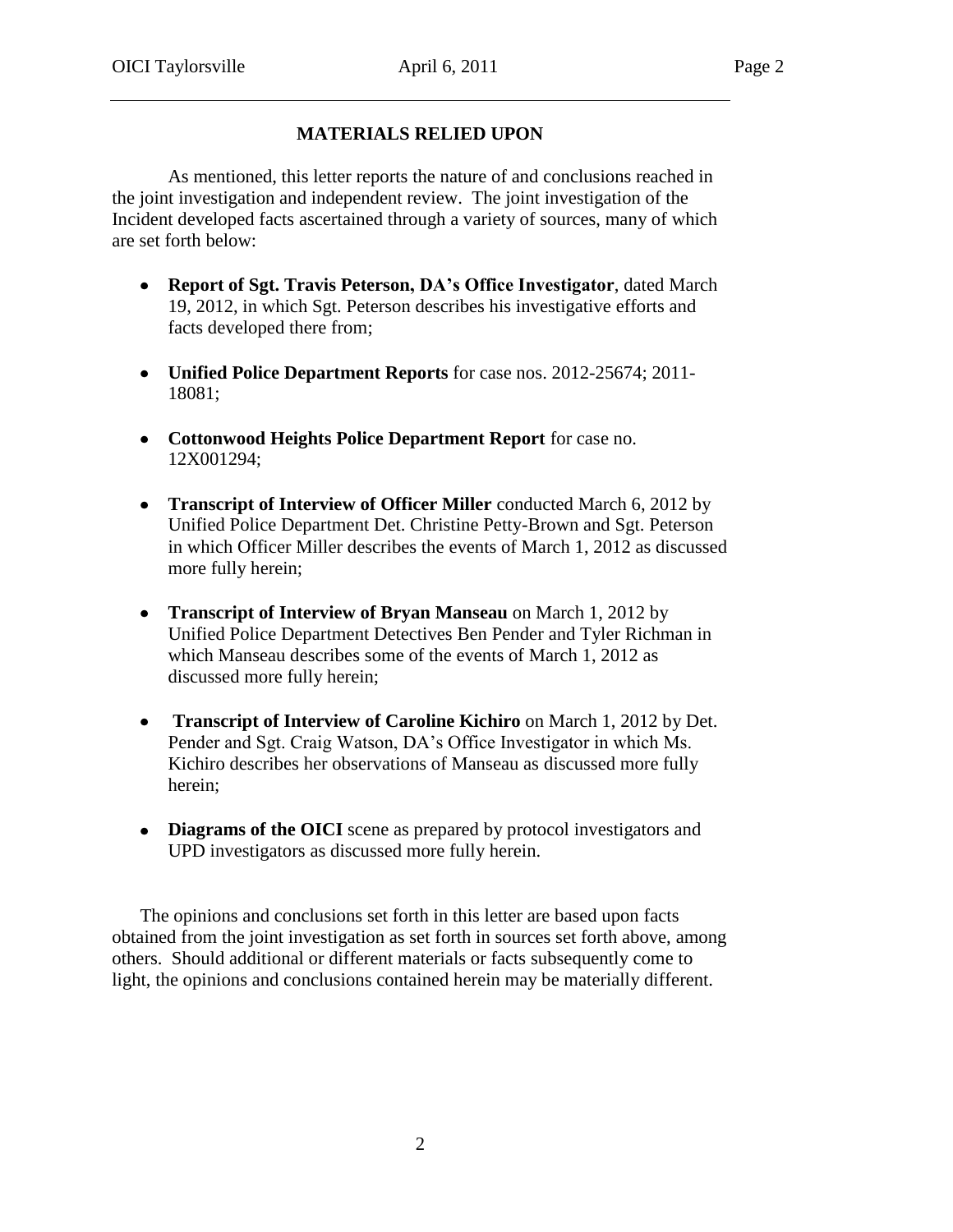# **UTAH STATE LAW**

The following are among the provisions of Utah State law reviewed by the DA's Office in the independent review of the OICI:

#### **76-2-401. Justification as defense -- When allowed.**

(1) Conduct which is justified is a defense to prosecution for any offense based on the conduct. The defense of justification may be claimed:

(a) when the actor's conduct is in defense of persons or property under the circumstances described in Sections **76-2-402** through **76-2-406** of this part;

(b) when the actor's conduct is reasonable and in fulfillment of his duties as a governmental officer or employee;

…

(e) when the actor's conduct is justified for any other reason under the laws of this state.

(2) The defense of justification under Subsection (1)(c) is not available if the offense charged involves causing serious bodily injury, as defined in Section **76-1-601**, serious physical injury, as defined in Section **76-5-109**, or the death of the minor.

…

#### **76-2-404. Peace officer's use of deadly force.**

(1) A peace officer, or any person acting by his command in his aid and assistance, is justified in using deadly force when:

(a) the officer is acting in obedience to and in accordance with the judgment of a competent court in executing a penalty of death under Subsection **77-18-5.5**(3) or (4);

(b) effecting an arrest or preventing an escape from custody following an arrest, where the officer reasonably believes that deadly force is necessary to prevent the arrest from being defeated by escape; and

(i) the officer has probable cause to believe that the suspect has committed a felony offense involving the infliction or threatened infliction of death or serious bodily injury; or

(ii) the officer has probable cause to believe the suspect poses a threat of death or serious bodily injury to the officer or to others if apprehension is delayed; or

(c) the officer reasonably believes that the use of deadly force is necessary to prevent death or serious bodily injury to the officer or another person.

…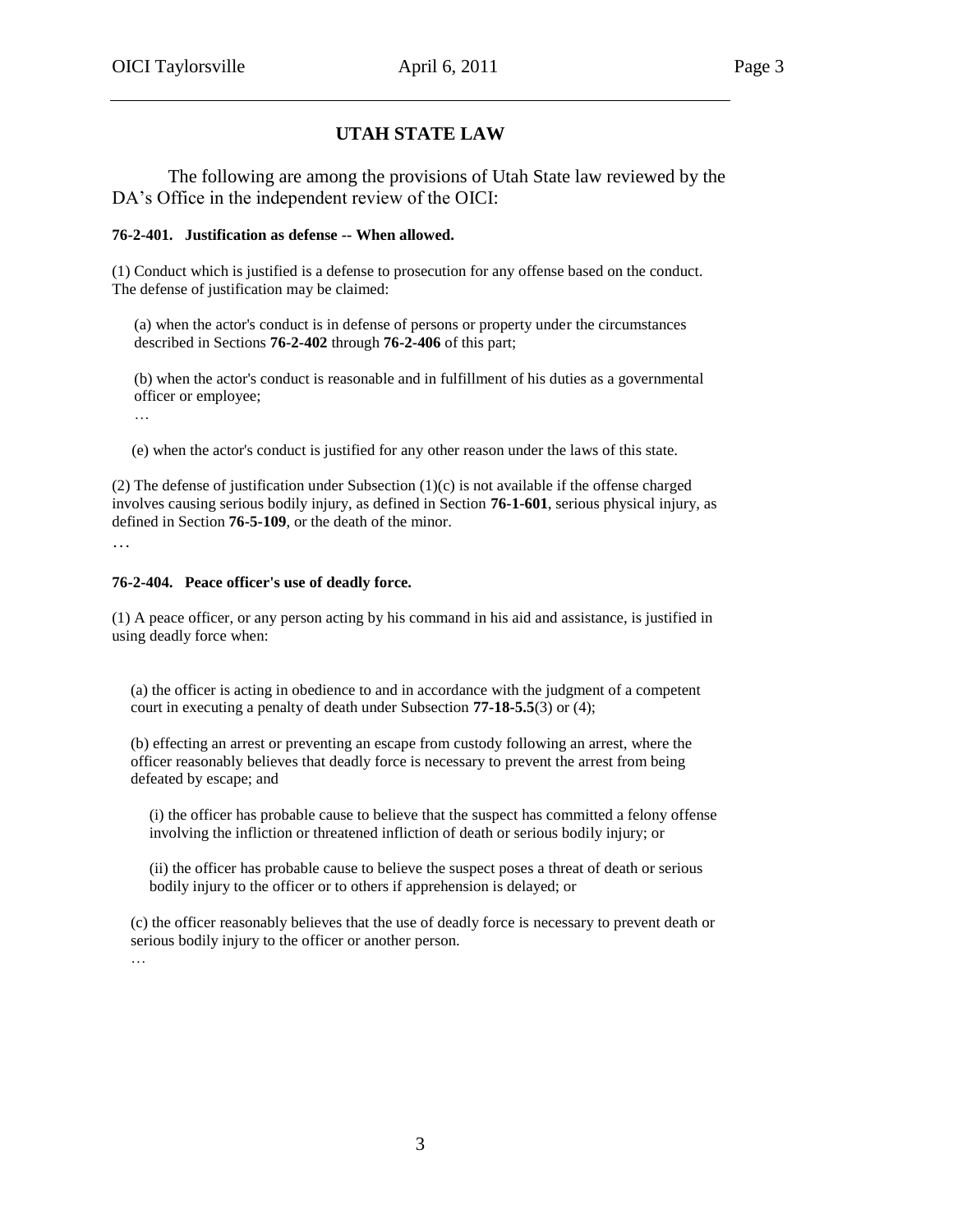### **FACTS**

The following outlines the facts as presently known, and as developed from the joint investigation and independent review as set forth in part in the materials relied upon described above. The joint investigation described herein revealed these facts set forth below. The independent review relied on these facts. As mentioned, should different or additional facts subsequently come to light, or should any of the following be subsequently shown to be incorrect, the opinions and conclusions contained herein may likewise be materially different than set forth below.

On March 1, 2012, at approximately 5:27 P.M., Taylorsville Police Officer Brett Miller was on duty as part of his assignment with the Joint Criminal Apprehension Team ("JCAT.") While operating his police vehicle on 4900 West, Officer Miller observed Bryan W. Manseau walking with an adult female. Officer Miller and Manseau knew each other from a number of prior incidents, and Officer Miller stated he aware that Manseau had a criminal history and was a documented gang member. Specifically, Officer Miller stated that he knew that Manseau had been previously committed to federal prison for a felony offense. Officer Miller also knew that Manseau had been involved with violent offenders and stolen motor vehicles among other matters.

After recognizing and driving past Manseau, Officer Miller turned into a driveway to determine if Manseau had any arrest warrants. Through his computer, Officer Miller discovered that Manseau had an outstanding arrest warrant. Officer Miller decide to inform Manseau of the warrant and take him into custody. Miller turned his vehicle around, passed Manseau and then approached him from behind and stopped his vehicle along the curb adjacent to where Manseau was walking. When Officer Miller stopped his vehicle, he activated his emergency lights. Manseau continued to walk away seemingly not acknowledging Officer Miller's presence.

Officer Miller said he found Manseau's behavior odd because Miller believed Manseau was familiar with his police vehicle and Manseau has always been compliant with Officer Miller in the past. Miller said Manseau has been responsive and respectful to Miller in their prior interactions. On this occasion, however, Miller found Manseau's actions concerning because Manseau was acting differently from prior interactions. Manseau continued to walk away from Miller

With this concern about Manseau's behavior in mind, Officer Miller exited his vehicle and called out to Manseau to stop and informed Manseau that he had a warrant for Manseau's arrest. Manseau continued to walk away from Miller and responded that it was only a misdemeanor warrant. Officer Miller told Manseau that that was not the issue and Miller was going to arrest Manseau.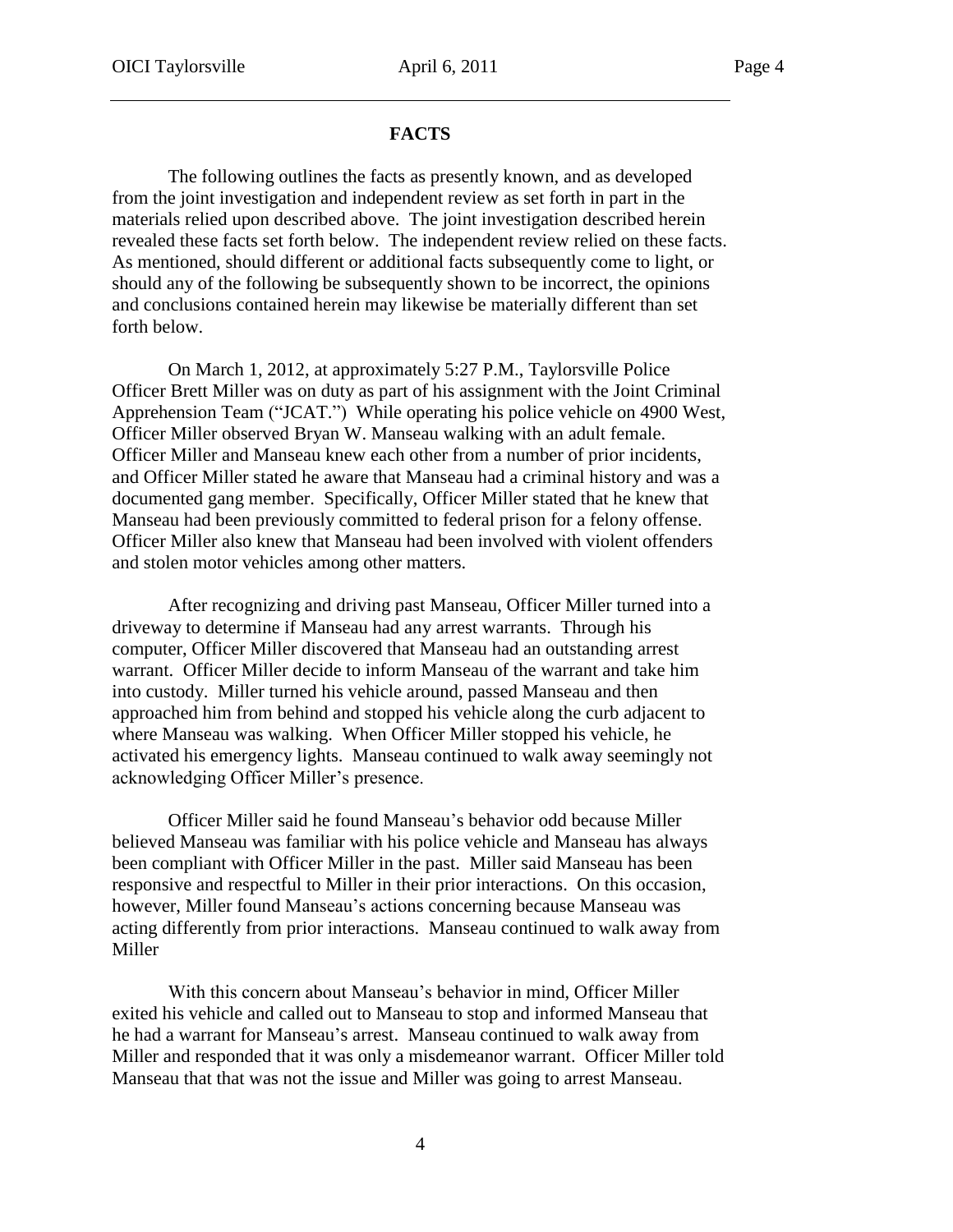# *The Suspect Flees*

Upon hearing this, Manseau stopped for a moment and then began to run west toward a wall and attempted to climb over it. Officer Miller pursued Manseau and told Manseau he would taser Manseau if he did not stop. Manseau dropped off the wall, turned toward Officer Miller briefly and then ran east across the street and toward an apartment complex.

Officer Miller noticed that Manseau kept one hand in the pocket of the sweatshirt Manseau was wearing; Manseau was using his other hand to climb the wall and run. Officer Miller noted that Manseau seemed to make a deliberate effort to conceal and retain control of whatever was in his hand. Officer Miller said this added to his concerns about Manseau's behavior.

Officer Miller Officer Miller began to shout commands at Manseau, including commands to stop; to get down on the ground; and for Manseau to show Miller his hands. Manseau did not comply with any of Miller's commands, but instead continued to run with one hand concealed in Manseau's pocket.

Officer Miller pursued Manseau toward the apartment complex. Manseau ran across a snow-covered lawn in front of an apartment building<sup>1</sup>. As Manseau neared the corner of one of the buildings, he fell in the snow scrambled to get back on his feet. When Manseau fell, he dropped the object he was holding in his pocket and began digging in the snow to find it. Officer Miller was getting closer to Manseau as Manseau was searching in the snow for his object.

# *The Suspect had a Gun*

 $\overline{a}$ 

Manseau located the object and brought it up out of the snow. Officer Miller immediately saw it was a gun. Officer Miller specifically recalled seeing the silver colored metal tag on the underside of the gun's frame that often contains the serial number of the weapon. Upon seeing the serial number tag, Miller stated that now Miller was aware Manseau had a gun, and it was very likely a real gun.

During this time, Officer Miller was continuing to yell at Manseau to stop and to drop the gun. Manseau continued to ignore his commands. Manseau's refusal to respond to Officer Miller continued to contrast from the compliant way Manseau previously interacted with him.

Miller said at this moment, he realized that Manseau was very probably a restricted person who was in possession of a dangerous weapon, a felony offense. Furthermore, Miller concern about Manseau was heightened given Manseau's efforts to conceal the gun during the foot chase, together with his efforts to take

 $1$ <sup>1</sup> The locations of the items discussed herein are depicted in diagrams attached to this letter.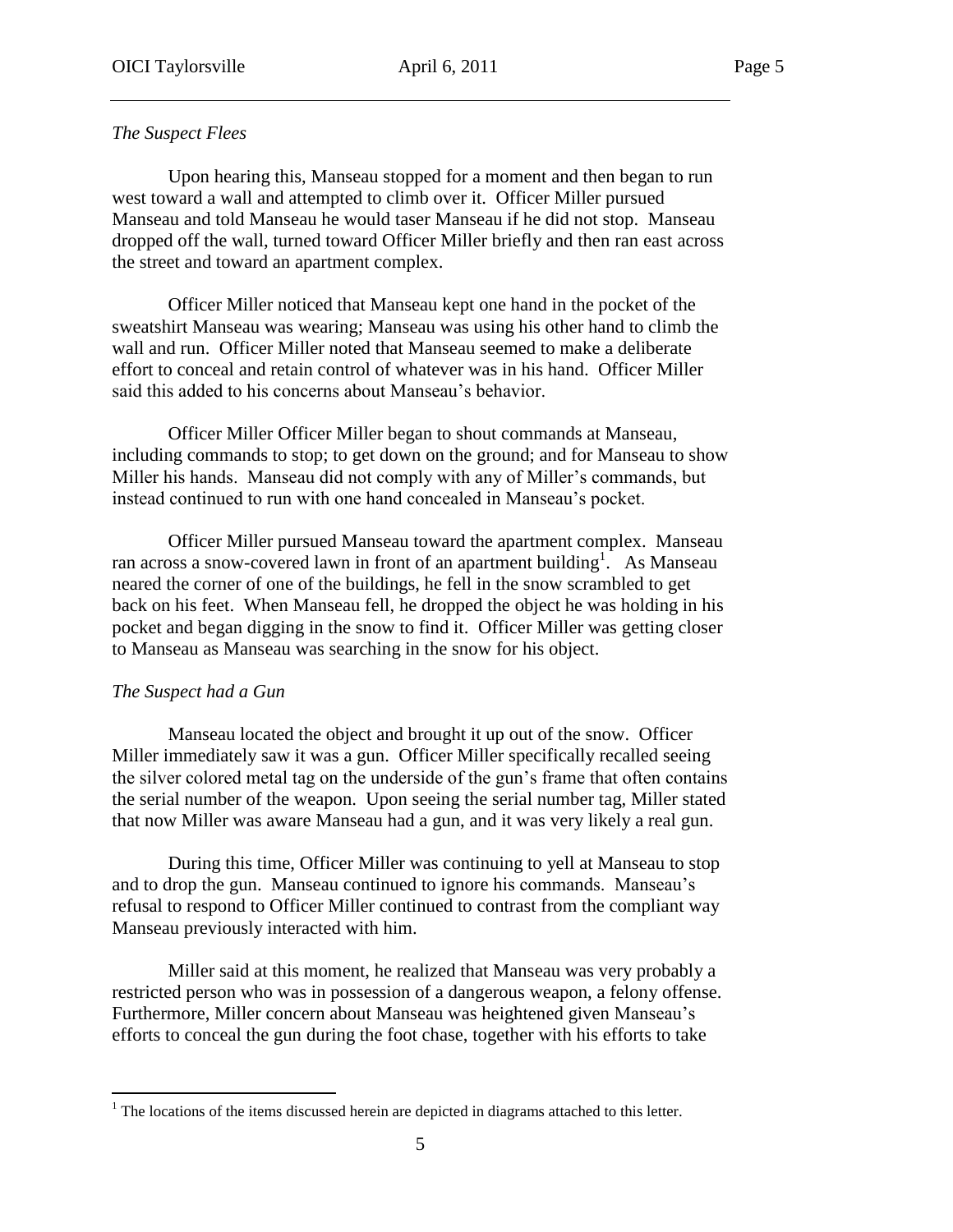time to dig and find the gun and Manseau's continued disregard for Miller's commands.

Officer Miller expressed that he was concerned that Manseau would delay his escape to re-arm himself with the firearm, particularly because the delay allowed Officer Miller to close the distance with Manseau. Officer Miller thought that if Manseau wanted to separate himself from the firearm or otherwise succeed in fleeing, Manseau could have continued to run after he dropped the gun. The fact that Manseau stopped, took the time to find the gun and re-armed himself caused Officer Miller concern that Manseau intended to use the firearm.

In his interview, Officer Miller stated:

[H]ad just dropped the gun and kept running, that's a totally different scenario. But the fact that he has re-armed himself ... I know he's never in his life supposed to possess a firearm. He's already been to federal prison. He's a convicted felon. He's in violation of … federal firearms laws and state statutes…. [H]e had no business having a hand gun. And the fact that he's re-armed himself right in front of me … I thought for sure when we came right around the corner he was just gonna wait and take a shot at me as I got closer to him….

I was just waiting to hear the shot. I was waiting for him to turn and fire at me. I thought for sure that's, and…based on those…previous incidents I've had with him, he's no problem sitting there talking. We'd sit around a joke or whatever, and then on this instance, he's running, he's guarding his right…holding his arm in his jacket pocket and waiting enough time to; it didn't matter that, you know, I was getting closer to him. He re-armed himself. I thought for sure we're gonna shoot it out here. He's gonna shoot me. Miller Transcript at 16.

After re-arming himself, Manseau started to run away from Miller again. Manseau took a couple of steps towards the corner of the apartment building. As Manseau approached the building's corner, Officer Miller immediately became concerned that Miller was about to lose sight and awareness of Manseau. Miller was concerned that Manseau could ambush Miller as he rounded the same corner, or that Manseau could use the corner for cover and begin firing at Miller. Officer Miller's concern was heightened because Miller was still several feet away from the building and out in the open with no cover should Manseau shoot. Officer Miller explained that his fear that Manseau could use the firearm stemmed in part from Manseau's aberrant behavior in contrast from prior interactions. Manseau's behavior left Miller to question Manseau's state of mind.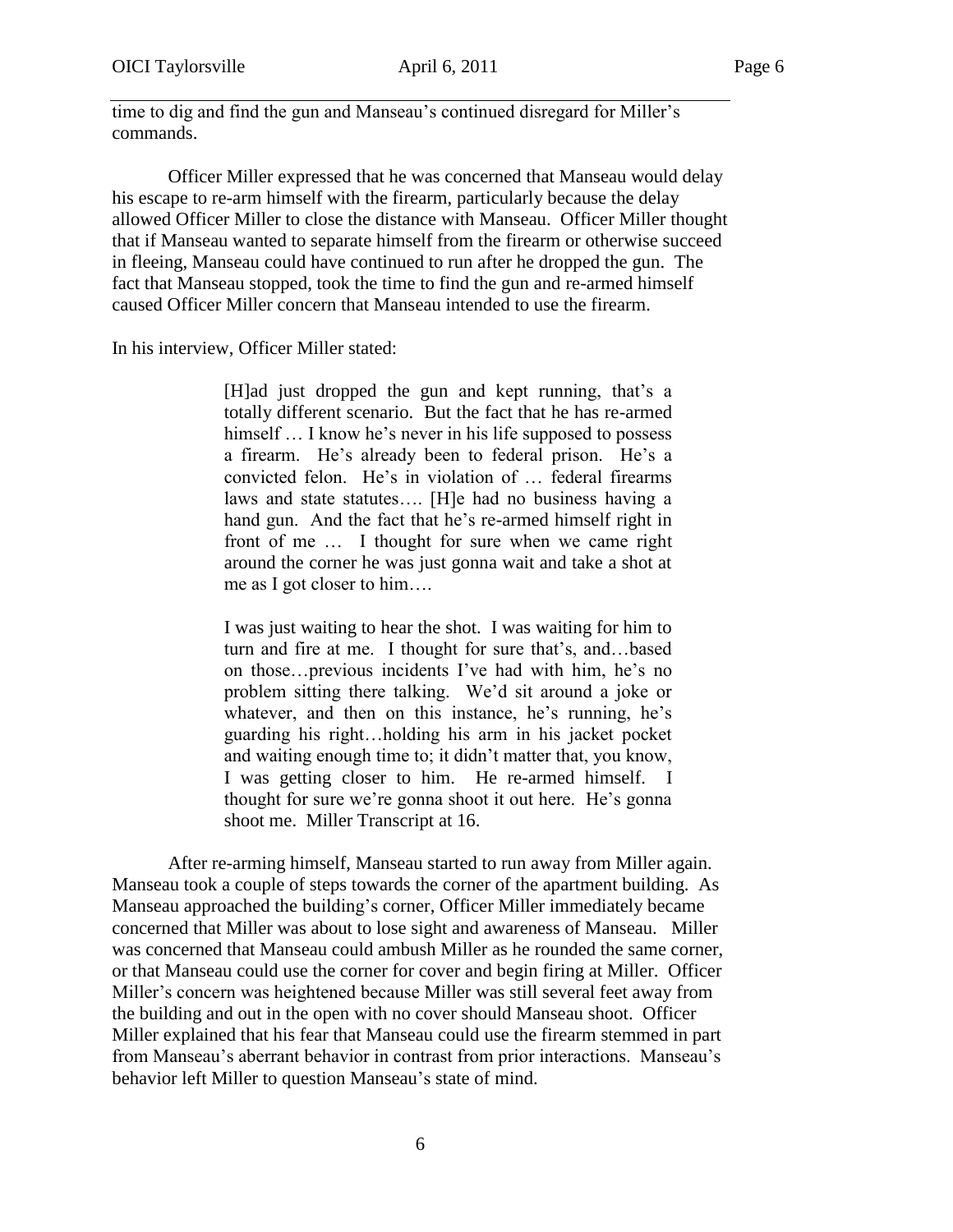At this same time, Officer Miller could hear people in the area Manseau was headed, causing Miller further concern that Manseau could pose a threat to those people. While Officer Miller said he was not immediately concerned that Manseau would shoot those people or otherwise take a person hostage, his immediate thought was that he may try to "carjack" a person as they were entering their vehicle or otherwise use his firearm to escape from Miller.

Thus, as Manseau ran toward the corner of the building, Officer Miller yelled at Manseau to stop and drop the weapon. Miller said he believed he yelled at Manseau that he would shoot if he did not. Manseau did not respond to Officer Miller's commands. Officer Miller fired one round at Manseau from his firearm. At the moment he fired at Manseau, Officer Miller recognized that once Manseau got around the corner and became physically associated with people who he heard coming out of the apartment complex that he would not be able to use his firearm out of concern for the safety of others.

The shot missed Manseau; the bullet was eventually recovered from a tire of a vehicle parked in front of the apartment building.

After Miller fired, Manseau continued running around the corner of the building and Officer Miller lost sight of him. As Officer Miller was proceeding back to his vehicle, he was contacted by witness Caroline Kichiro who observed Manseau running around the building. Ms. Kichiro informed Officer Miller that she observed Manseau throw two objects; one into a yard adjacent to the apartment complex and the other onto a carport roof in the complex. The objects were later recovered from the locations provided. In the yard, Manseau's firearm was recovered and a magazine with rounds fitting the firearm was found on the carport cover.

Shortly after speaking with Ms. Kichiro, Officer Miller saw Manseau walking toward the roadway where the initial stop occurred. Manseau surrendered to Miller and was taken into custody.

#### *The Scene*

The scene is depicted in the diagram attached hereto as Attachment A. The locations of Miller's initial contact with Manseau, the buildings and the locations of recovered items are also depicted.

The fired bullet was recovered from the rear passenger side tire of the Nissan Sentra shown in the diagram. As discussed in more detail below, the location of that tire from which the bullet was recovered, and the trajectory of the bullet are consistent with Officer Miller shooting at Manseau as Officer Miller and Manseau were approaching the corner of the building and at the time that he was developing his concerns over the potential threat Manseau presented.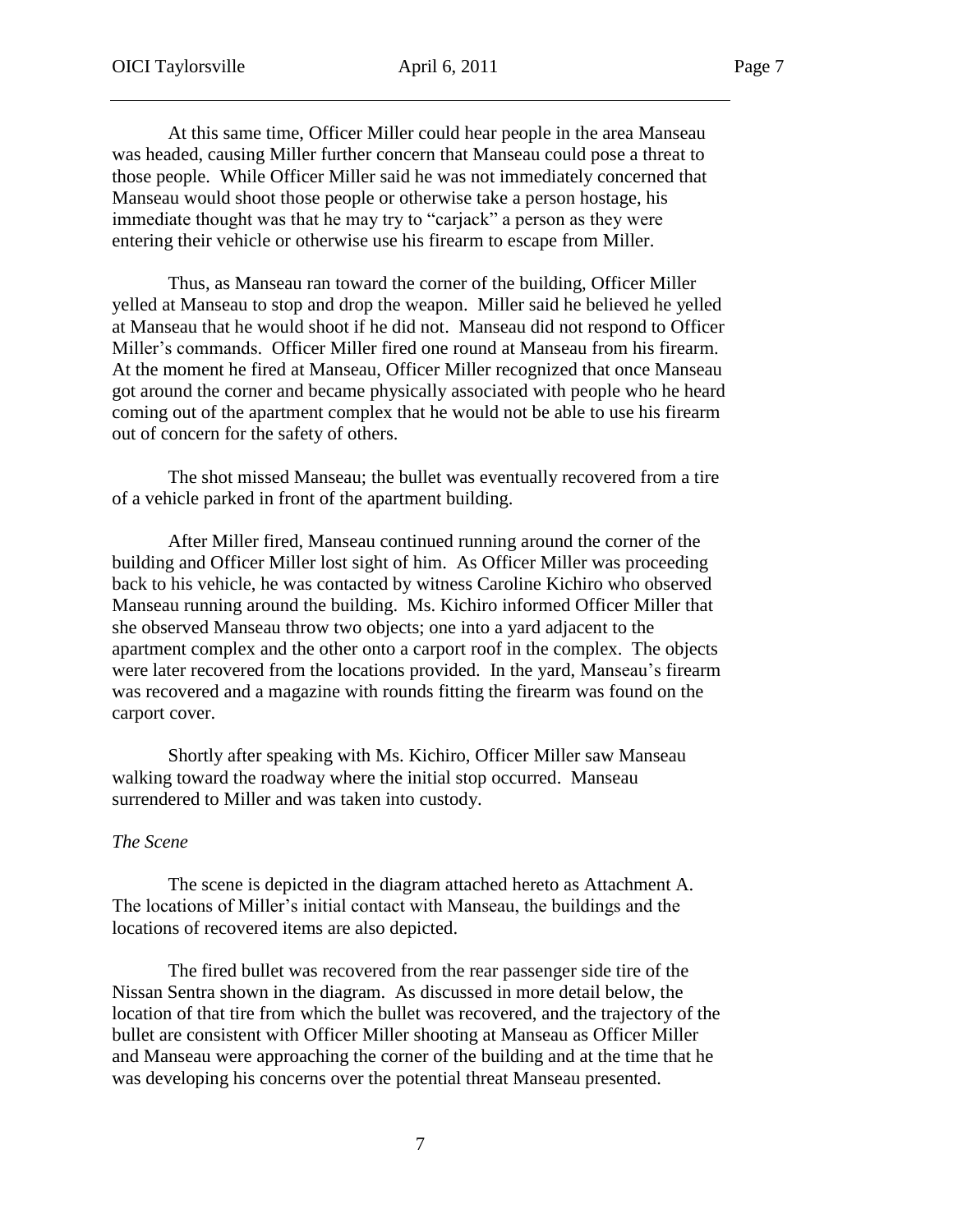The recovered bullet and its trajectory (as shown in the diagram) is not consistent with Miller's March 6, 2012 diagram and the events it purports to depict. For reasons discussed more fully below, protocol investigators elected to invite Officer Miller to perform a scene walk-through to clarify these apparent inconsistencies.

Cottonwood Heights Police Officer J. Woods and other officers located and recovered a black leather double magazine pouch with two firearm magazines from a carport in the apartment complex. From the marks left in the snow, it appeared that the magazine pouch had been thrown onto the top of the carport

#### *Officer Miller's Statements*

Immediately after the shooting, Officer Miller showed on-scene officers the general area Miller was when he fired. As mentioned below, Miller later recounted in his walk-through how he told on-scene officers this information.

On March 6, 2012, Officer Miller was interviewed by Det. Petty-Brown and Sgt. Peterson as part of the OICI protocol investigation. Officer Miller's account of the incident is largely reflected in the "Facts" section above. During his interview, Officer Miller drew a diagram in which he set forth the position and location of relevant items at various time points during the incident. Officer Miller's March 6, 2012 diagram is attached hereto as Attachment B.

As mentioned above, and as can be seen by comparing Attachment B with Officer Miller's statements made in the interview, some inconsistencies seemed to arise. Specifically, Officer Miller's statements seem to portray Miller shooting before Manseau rounded the corner of the apartment building. However, Miller's diagram shows both Miller and Manseau past the corner of the apartment building and the two in a straight line with Manseau running away from Miller when Miller fired.

#### *Officer Miller's Walk-Through*

Behavioral scientists who specialize in perception/reaction dynamics in officer involved shootings have considered an officer's ability to recall and explain events following a shooting. Many experts advocate the use of a "walkthrough" with involved officers after enough time has passed for the mind to be able to effectively process and recall the events of the incident.

As mentioned, Officer Miller's diagram referenced above was inconsistent with his narrative from his interview. Officer Miller's March 6, 2012 diagram seemed to depict Officer Miller firing at Manseau after both had rounded the first corner and when Miller was in a position to see that Manseau had not in fact lied in wait to ambush Miller. From Miller's diagram, it appeared that Miller fired at Manseau when Manseau was doing little more than continuing to flee.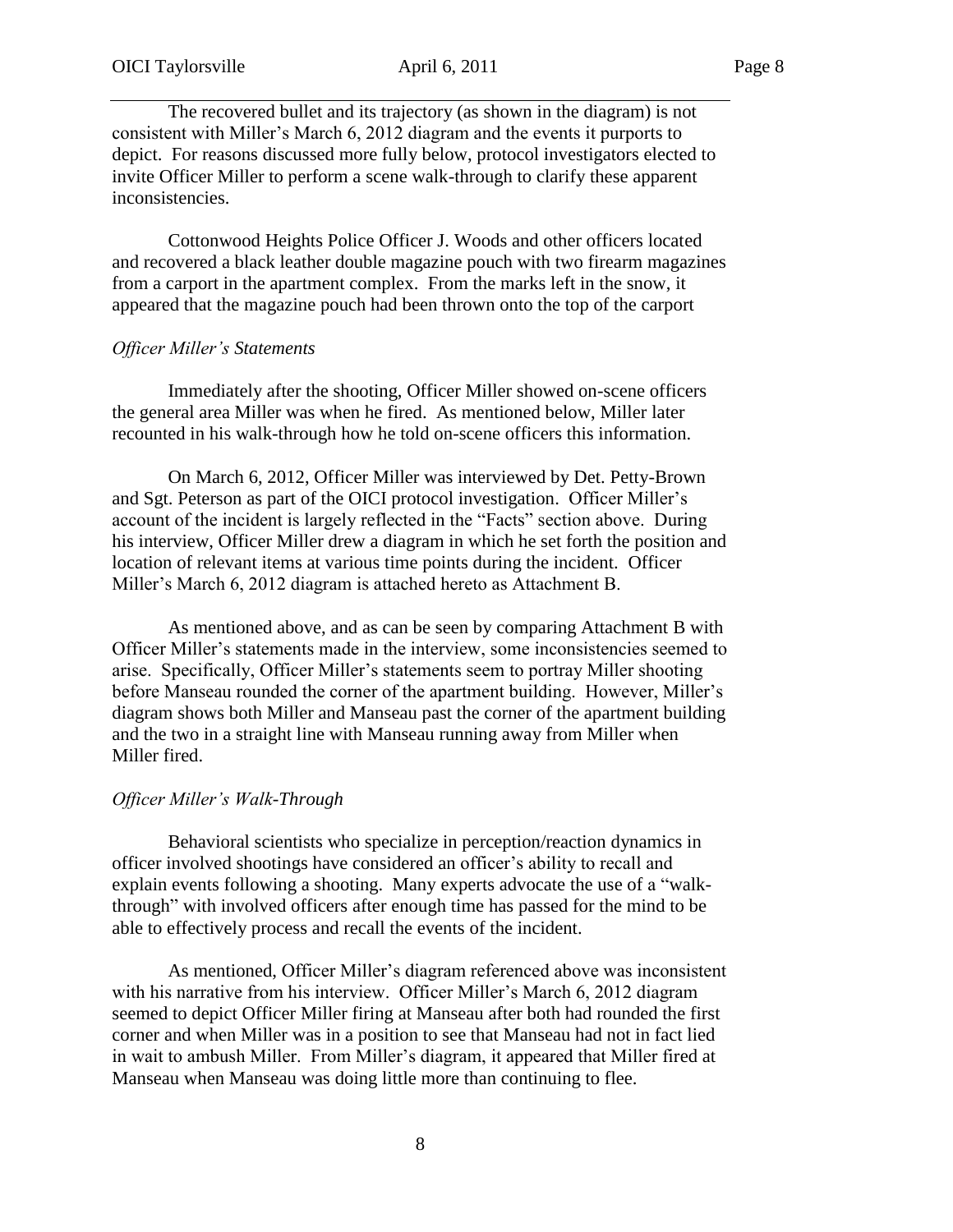Bullet trajectory data also tended to contradict Miller's March 6, 2012 diagram; Miller probably could not have been in the location he drew on the diagram given the bullet trajectory.

In order to clarify what actually occurred and who was where, Officer Miller was taken back to the scene on March 15, 2012; he was asked to describe his locations as the incident developed. He was particularly asked to describe the locations where Manseau dropped the gun and where Miller was when he fired at Manseau.

In his walk-through, Miller showed protocol investigators where Manseau dropped the gun; where Miller was as Manseau was looking for the gun; when Miller and Manseau both were when Manseau picked up the gun and Miller saw the serial number tag of the gun; and where Manseau took his steps to round the corner of the building.

Without disclosing any information from the investigation that that would have not been known to Officer Miller,<sup>2</sup> Miller was asked to show his location at the time he fired at Manseau. Miller showed protocol investigators the area prior to rounding the corner of the building. This location was consistent with the bullet's trajectory. The location was also consistent with Manseau running towards the corner of the building.

Miller was asked whether it was possible that he had rounded the corner of the building and was in line with Manseau when Miller fired. Miller said it was not. Miller reiterated that neither he nor Manseau had rounded the corner, and Miller's fear was based in part on the immediately rounding of the corner that caused him to fire.

Miller was informed that he drew a diagram showing he and Manseau both having rounded the corner and Manseau in a straight line when Miller fired. Miller was asked if he recalled drawing the diagram this way. Miller said he did not recall it. Miller was asked if he could explain why he would have drawn the diagram that way; Miller could not explain it<sup>3</sup>, but Miller again clarified where Miller and Manseau were when Miller fired.

 $\overline{a}$ 

 $^{2}$  e.g., the bullet trajectory.

 $3W$ e do not take the inconsistencies in Miller's diagram to be a matter other than the result of Miller's apparent inability to accurately recall the all the events of the evening. Miller's interview did not take place at the scene, or with any visual reference points other than a black and white aerial diagram of the scene. It is nether surprising nor concerning that Miller's diagram was less than accurate under the circumstances surrounding its creation. This aspect of the investigation highlights the value of a walk-through with involved officers to allow them to return to the scene and experience visual clues to aid recall, as well as spatially orient themselves while providing information about the scene and incident.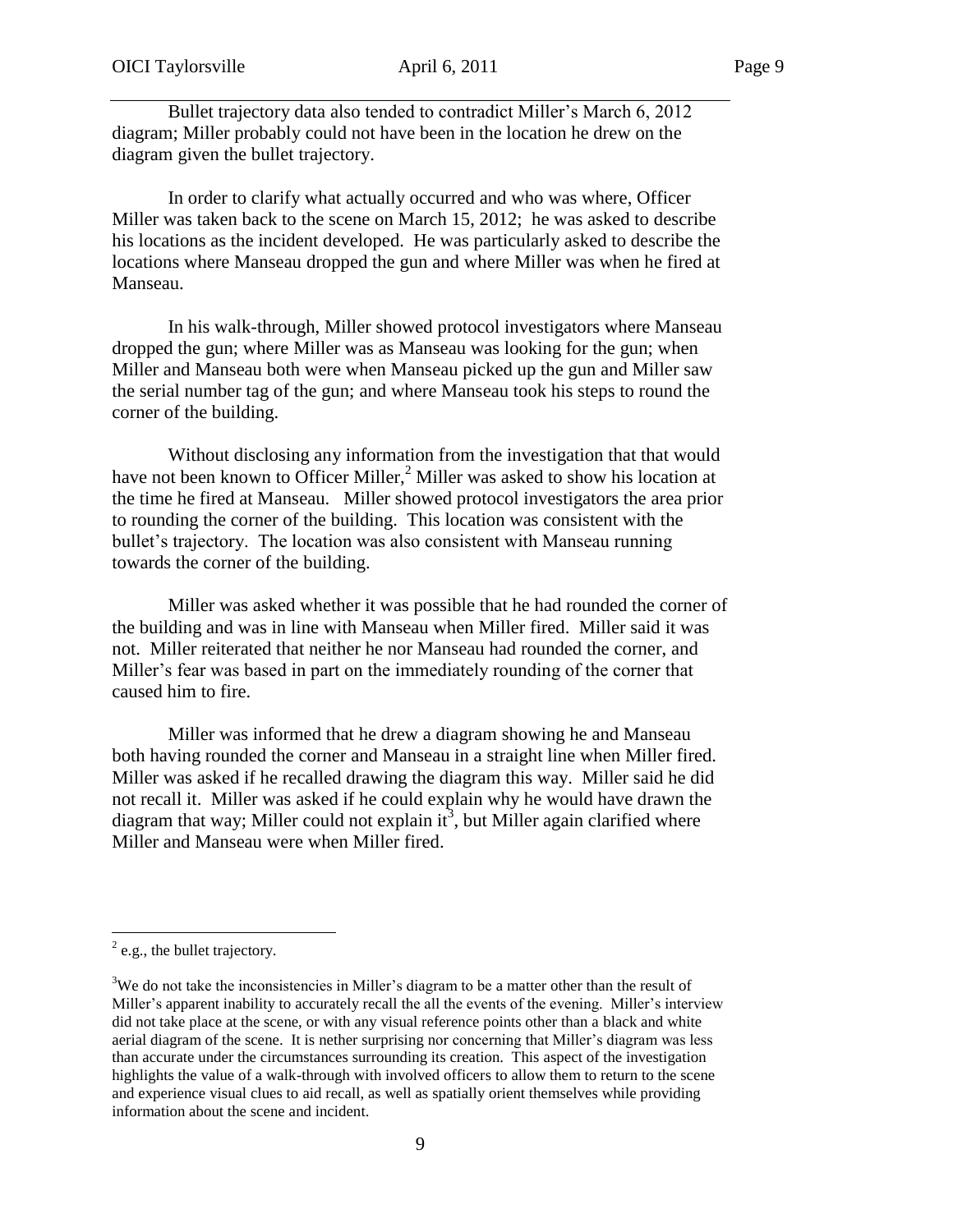$\overline{a}$ 

Miller's statements during the walk-through were consistent with forensic evidence, and were consistent with and illuminated his statements he made during the March 6, 2012 interview.

# **DISCUSSION**

# *1. The Lawful Use of Deadly Force*

Individuals (including but not limited to peace officers) are justified in using deadly force to defend themselves under circumstances as outlined by law. The use of deadly force for reasons other than defense of self or others is also permitted as set forth in state law. Utah Code Ann. 76-2-402 states that a "person is justified in threatening or using force against another when and to the extent that the person reasonably believes that force or a threat of force is necessary to defend the person or a third person against another person's imminent use of unlawful force." *Id.* This section also states: "A person is justified in using force intended or likely to cause death or serious bodily injury only if the person reasonably believes that force is necessary to prevent death or serious bodily injury to the person or a third person as a result of another person's imminent use of unlawful force, or to prevent the commission of a forcible felony<sup>4</sup> ." *Id.*

In addition to the justifications set forth above regarding the use of deadly force, peace officers are justified in using deadly force when:

> "effecting an arrest or preventing an escape from custody following an arrest, where the officer reasonably believes that deadly force is necessary to prevent the arrest from being defeated by escape; and the officer has probable cause to believe that the suspect has committed a felony offense involving the infliction or threatened infliction of death or serious bodily injury; or the officer has probable cause to believe the suspect poses a threat of death or serious bodily injury to the officer or to others if apprehension is delayed; or the officer reasonably believes that the use of deadly force is necessary to prevent death or serious bodily injury to the officer or another person." U.C.A. 76-2-404.

In essence, the analysis for the use of deadly force to prevent death or serious bodily injury (whether to individuals or peace officers) turns on similar elements: *individuals*: "A person is justified in using force intended or likely to cause death or serious bodily injury only if the person reasonably believes that force is necessary to prevent death or serious bodily injury to the person or a third

<sup>4</sup> Utah Code 76-2-402(4)(a): "For purposes of this section, a forcible felony includes aggravated assault, mayhem, aggravated murder, murder, manslaughter, kidnapping, and aggravated kidnapping, rape, forcible sodomy, rape of a child, object rape, object rape of a child, sexual abuse of a child, aggravated sexual abuse of a child, and aggravated sexual assault as defined in Title 76, Chapter 5, Offenses Against the Person, and arson, robbery, and burglary as defined in Title 76, Chapter 6, Offenses Against Property."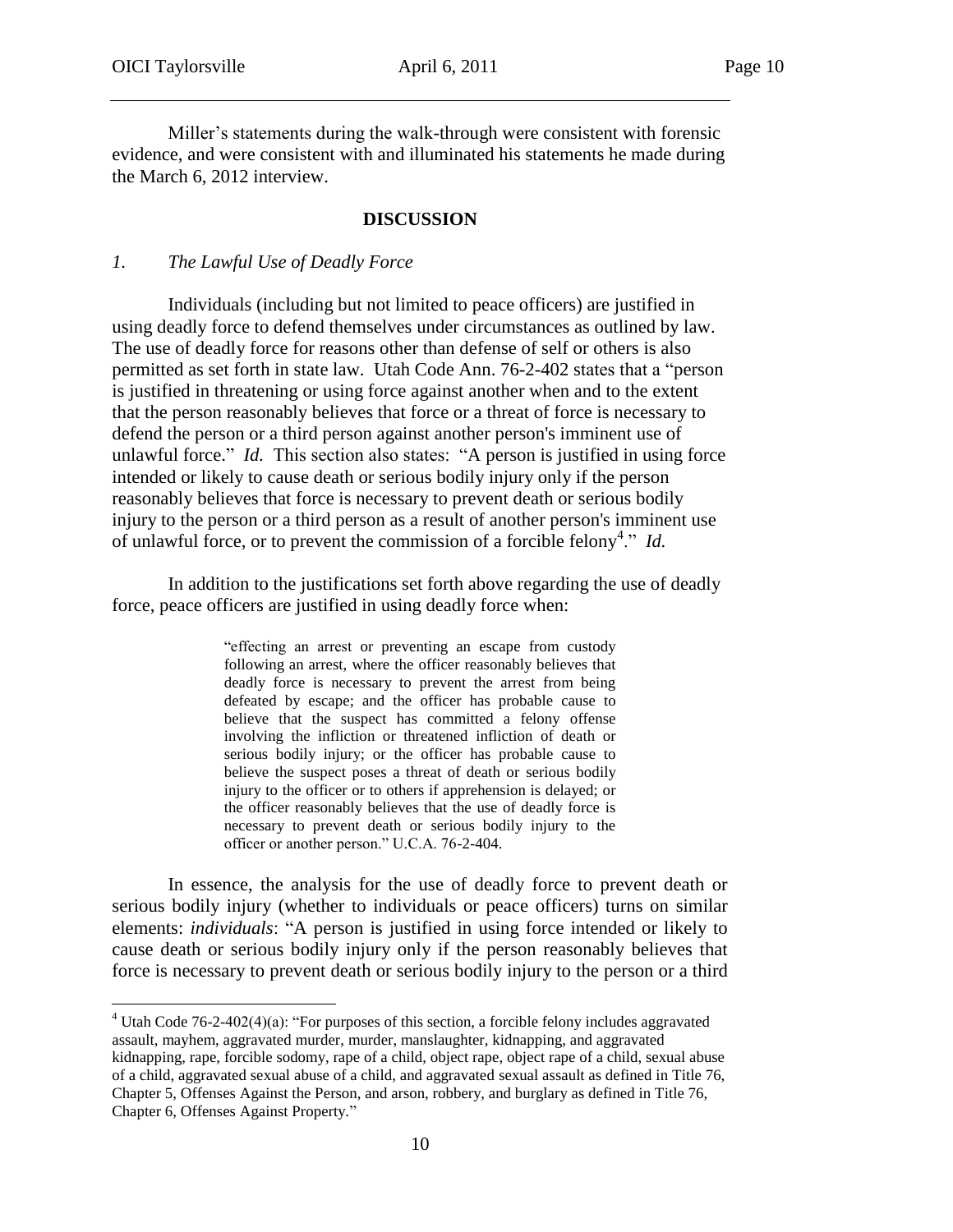person as a result of another person's imminent use of unlawful force" U.C.A. 76- 2-402(1)(a),(b); *officers*: "the officer reasonably believes that the use of deadly force is necessary to prevent death or serious bodily injury to the officer or another person," or to effect an arrest under circumstances set forth in law. See, U.C.A. 76-2-404.

The justification for the use of deadly force by a peace officer requires that the officer "reasonably believe" that the use of deadly force is "necessary to prevent" the threat of "death or serious bodily injury;" however it does not explicitly require an "imminent use of unlawful force" by another that constitutes the threat of death or serious bodily injury. That said, the analysis of the reasonableness of whether, and if so the extent to which the officer's belief that deadly force is necessary turns on, among other things, whether the threat of death or serious bodily injury was imminent. The more imminent the threat, the more reasonable the officer's belief that deadly force is necessary.

Whether, and if so to what extent a threat is imminent turns on several factors. The threat's proximity to the officer and others is one factor; so is the speed at which a moving threat is traveling, as is the means by which the threat is moving. The likelier a suspect is to gain a tactical advantage over an officer, the greater the potential threat of injury or death to another person.

A Tenth Circuit case affirming summary judgment in favor of a police officer and government agency illuminates the discussion of a police officer's reasonable use of force. In *Cordova v. Aragon*, the Tenth Circuit opined: "[T]he 'objective reasonableness' standard … governs … Fourth Amendment inquiries." *Cordova v. Aragon,* 569 F.3d 1183, 1188 (10<sup>th</sup> Cir. 2009), citing *Graham v. Connor,* 490 U.S. 386, 395, (1989): ("*[A]ll* claims that law enforcement officers have used excessive force ... in the course of an arrest, investigatory stop, or other 'seizure' of a free citizen should be analyzed under the Fourth Amendment and its 'reasonableness' standard."). *Id.* The *Cordova* court held: "We thus ask 'whether the officers' actions are 'objectively reasonable' in light of the facts and circumstances confronting them, without regard to their underlying intent or motivation." *Cordova*, quoting *Graham*, 490 U.S. at 397. "Reasonableness 'must be judged from the perspective of a reasonable officer on the scene,' who is 'often forced to make split-second judgments—in circumstances that are tense, uncertain, and rapidly evolving—about the amount of force that is necessary in a particular situation.' *Cordova*, quoting *Graham*, 490 U.S. at 396-397.

According to the Cordova court, "[t]here is no easy-to-apply legal test for whether an officer's use of deadly force excessive; instead, we must 'slosh our way through the fact-bound morass of 'reasonableness.'" *Cordova* at 1188, quoting *Scott v. Harris,* 550 U.S. 372, 383 (2007). The Tenth Circuit continued: "This sloshing requires us to weigh 'the nature and quality of the intrusion on the individual's Fourth Amendment interests against the importance of the governmental interests alleged to justify the intrusion.' *Id.* Consistent with the discussion above, the *Cordova* court set forth "[s]ome of the factors that we have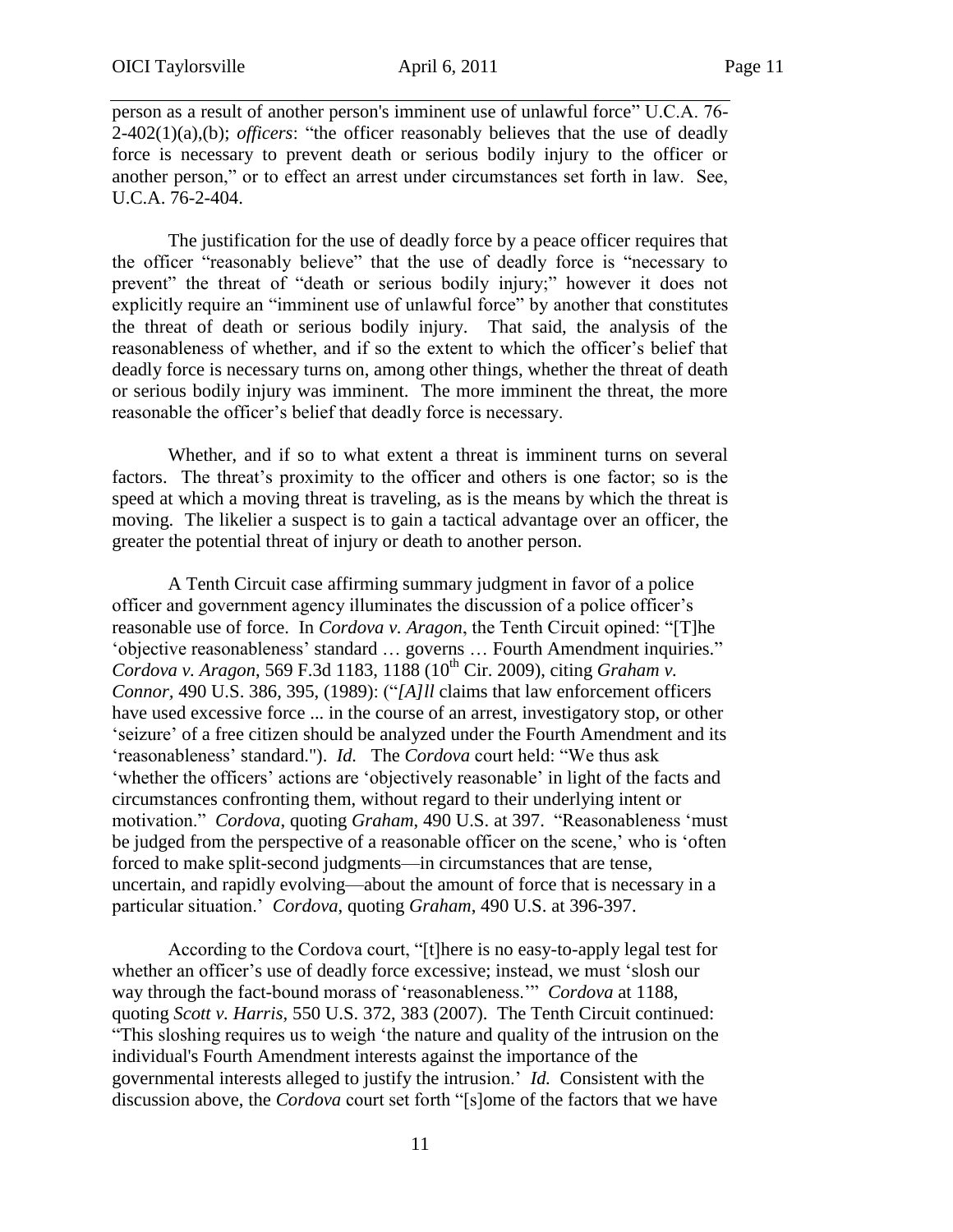found useful when conducting this balancing act [which] include 'the severity of the crime at issue, whether the suspect poses an immediate threat to the safety of the officers or others, and whether he is actively resisting arrest or attempting to evade arrest by flight." *Cordova* at 1188, quoting *Weigel v. Broad,* 544 F.3d 1143, 1151-52 (10th Cir. 2008)(citation omitted).

## *2. Officer Miller's Beliefs Were Reasonable*

Officer Miller's use of force must be analyzed by considering whether his actions were objectively reasonable in light of the facts and circumstances confronting him. Thus, careful and individual consideration of the specific circumstances surrounding and ostensibly causing the use of deadly force must control the analysis of whether the use of force was reasonable.

As mentioned above, Officer Miller is justified in using deadly force when effecting an arrest if he reasonably believes that deadly force is necessary to prevent the arrest from being defeated by escape and Officer Miller has probable cause to believe the suspect posed a threat of death or serious bodily injury to the Miller or to others if apprehension was delayed.

Officer Miller was personally familiar with Manseau as a result of interacting with him on a number of prior occasions. That familiarity caused Officer Miller to anticipate certain behavior from Manseau. At the very least, Miller had prior experience with Manseau with which he could compare Manseau's behavior during the incident. Manseau acted contrary to Miller's experience and in contrast to his prior interactions. Furthermore, Manseau's behavior could not be reasonably explained by Officer Miller's communication to him that he intended to arrest him. As Manseau commented, the arrest was for a misdemeanor warrant. It was not a severe matter that would reasonably cause Manseau to flee or especially cause Manseau to re-arm himself after dropping the gun. Miller was faced with a suspect who behaved very differently on this occasion, and in a way Miller could not explain or justify under the circumstances known to Miller.

Officer Miller knew that Manseau knew that Manseau's carrying, dropping and picking up the gun were all a felony possession of a weapon by a restricted person. Miller also knew that Manseau knew what the potential state and federal criminal penalties for that crime were. Miller was also shouting commands to stop, drop the gun, etc. In spite of Manseau's appreciation of his criminal conduct, and in disregard of Miller's commands, Miller watched as Manseau re-armed himself right in front of Miller.

Also, Manseau re-armed himself with the gun when Miller was in a location without cover or other protection. And Manseau was a step or two away from an area of concealment and cover from which he could have attacked Officer Miller. Left unchecked, Manseau was very quickly escalating a situation which presented a threat of death or serious bodily injury to Miller and perhaps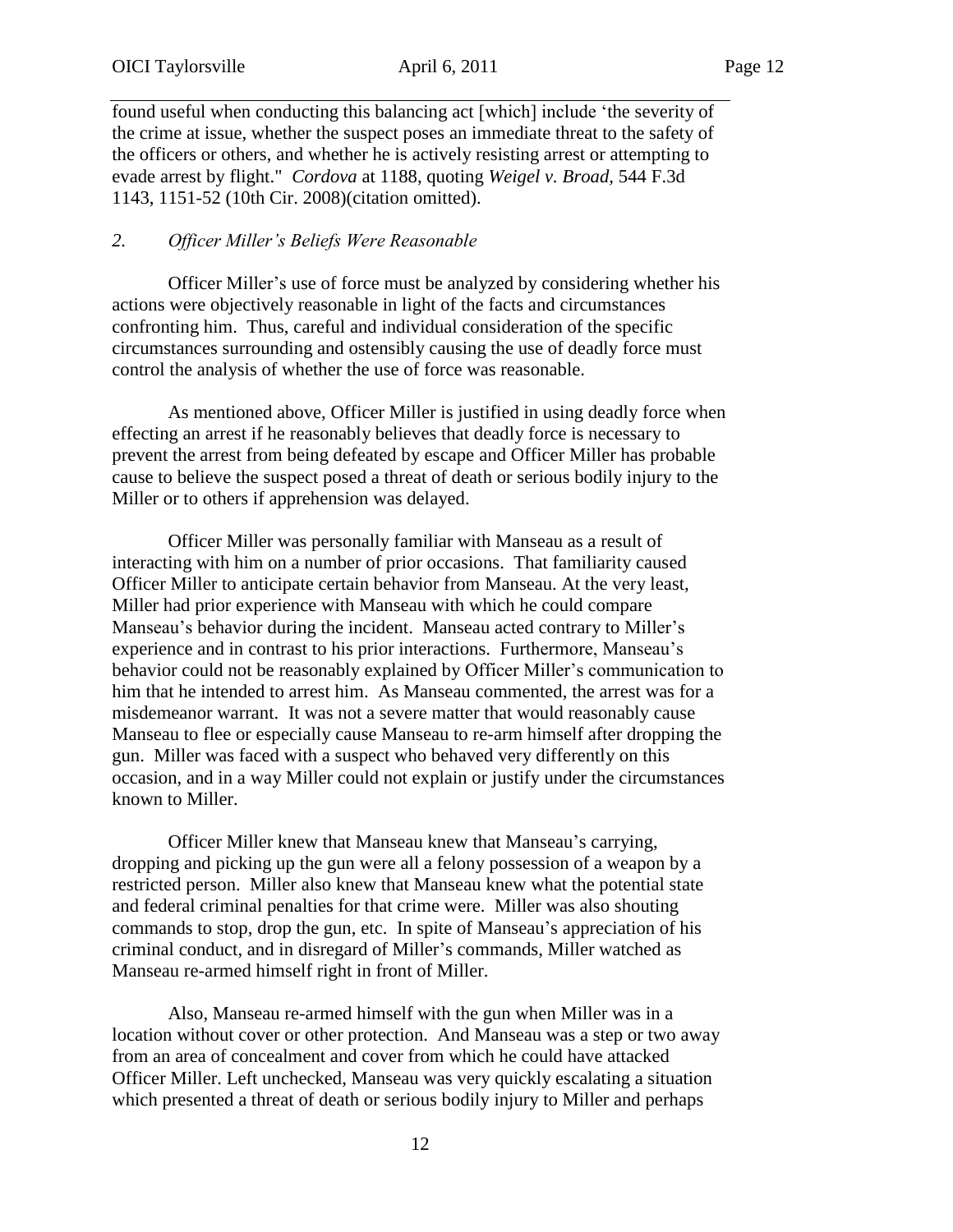others in the apartment complex. If Manseau was allowed to go around the corner, it could be too late. Thus, Officer Miller formed a reasonable belief that firing his weapon was necessary. He fired at Manseau prior to Manseau gaining cover and a tactically superior position (rounding the corner). Using deadly force was necessary to cause Manseau's immediate apprehension and prevent Manseau from gaining a tactical advantage over Miller.

 Consequently, we conclude Officer Miller's use of deadly force against Manseau was legally justified under Utah Code Ann. § 76-2-404(1)(b)(ii).

If you have any questions or concerns regarding the determination made in this case, or otherwise wish to discuss the matter, please feel free to contact our office to set up a personal meeting.

Sincerely,

SIM GILL, Salt Lake County District Attorney

\_\_\_\_\_\_\_\_\_\_\_\_\_\_\_\_\_\_\_\_\_\_\_\_\_\_\_\_\_\_\_

SG/BN/JWH/jh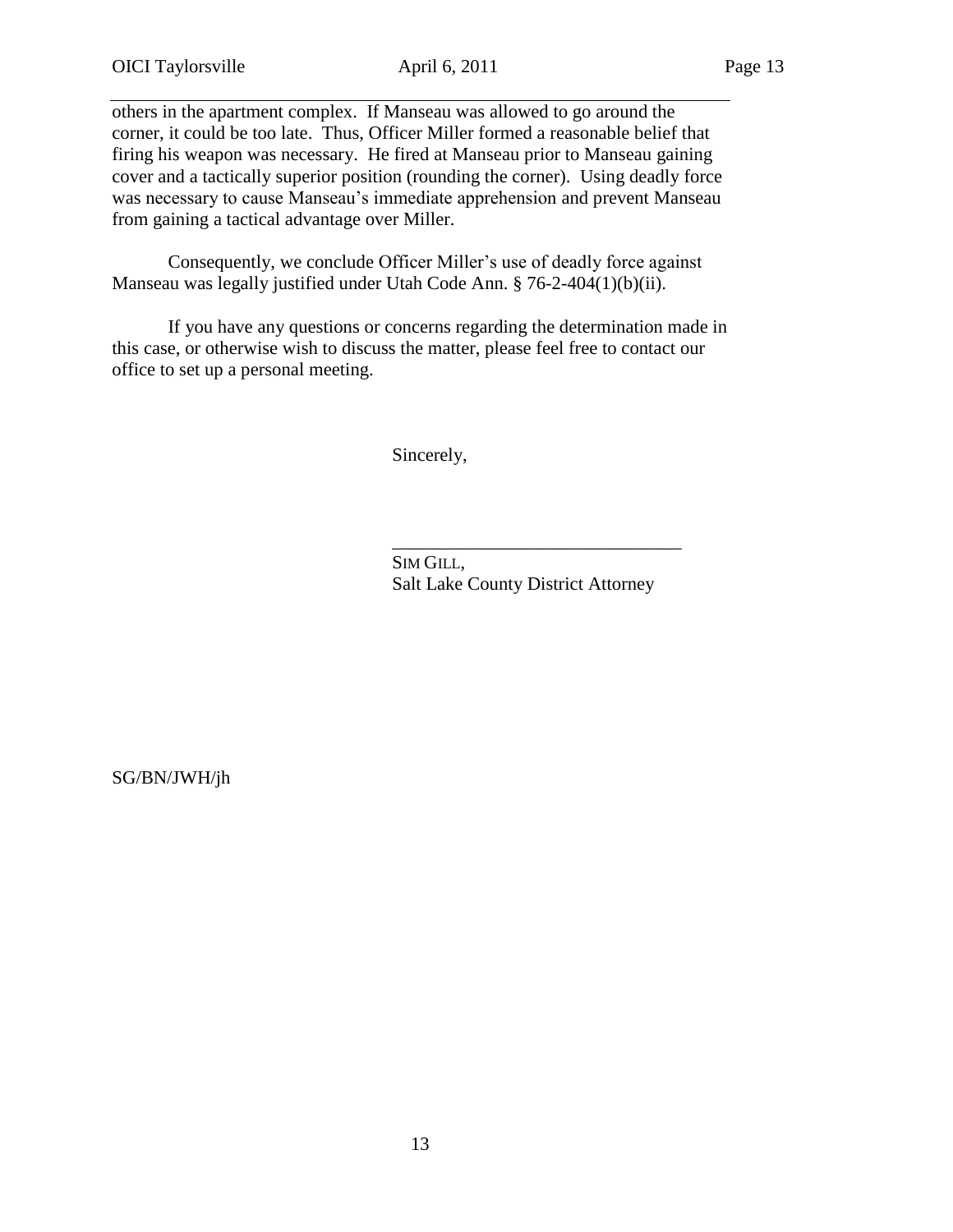**Attachment A**